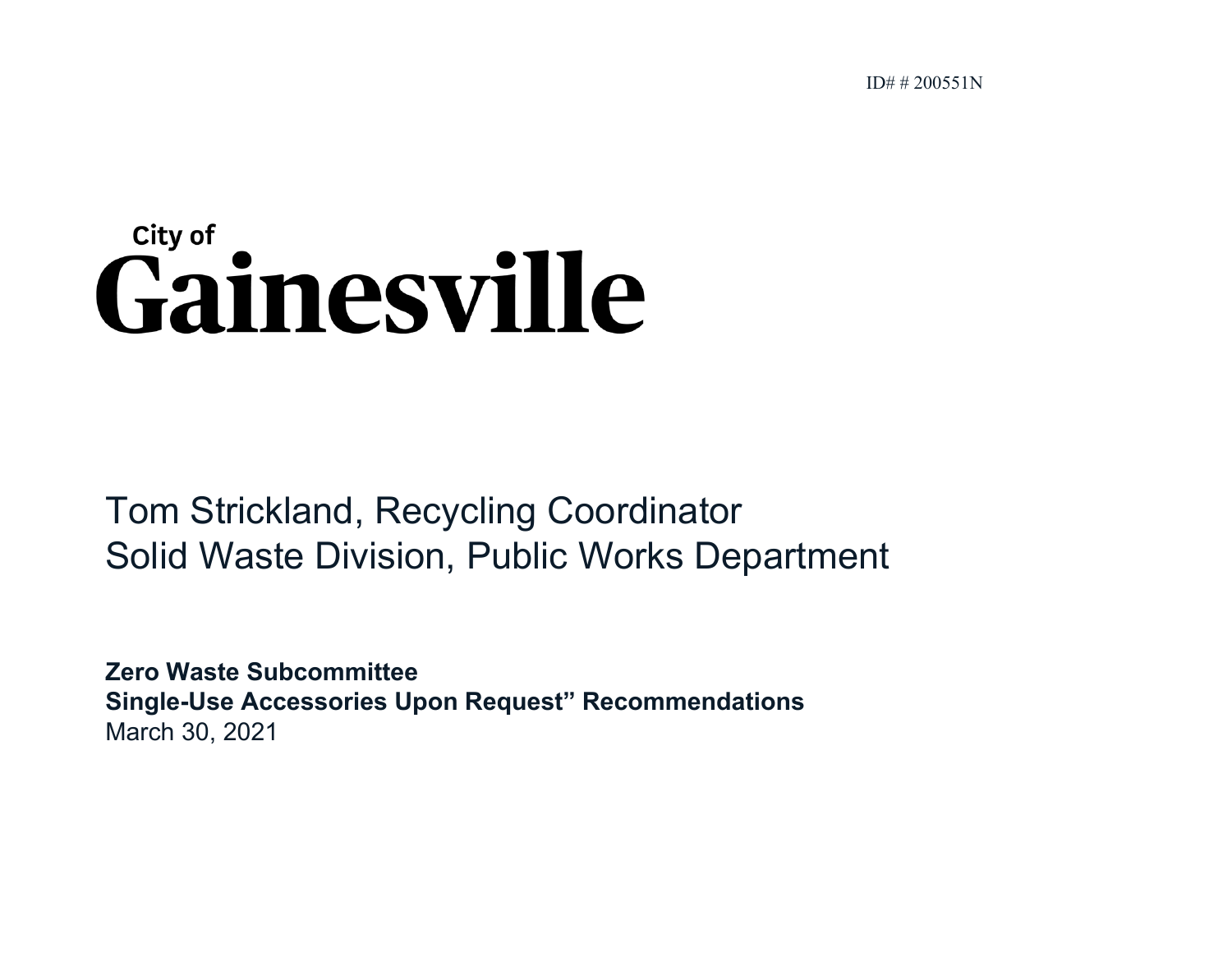**Ordinance Options to Consider to Reduce Single-Use Accessories** 

| <b>OPTION 1 – Title of Ordinance</b>                          |
|---------------------------------------------------------------|
| <b>OPTION 2 – Findings</b>                                    |
| <b>OPTION 3 – Definitions</b>                                 |
| <b>OPTION 4 – Available Upon Request &amp; Effective Date</b> |
| <b>OPTION 5 – Exceptions</b>                                  |
| OPTION 6 – Food Ordering Platforms & Effective Date           |
| <b>OPTION 7 – Default</b>                                     |
| OPTION 8 – Encourage Reusable Dispensers                      |

Each option below can be viewed as independent from the other. All, some, or none of the options may be selected and/or edited.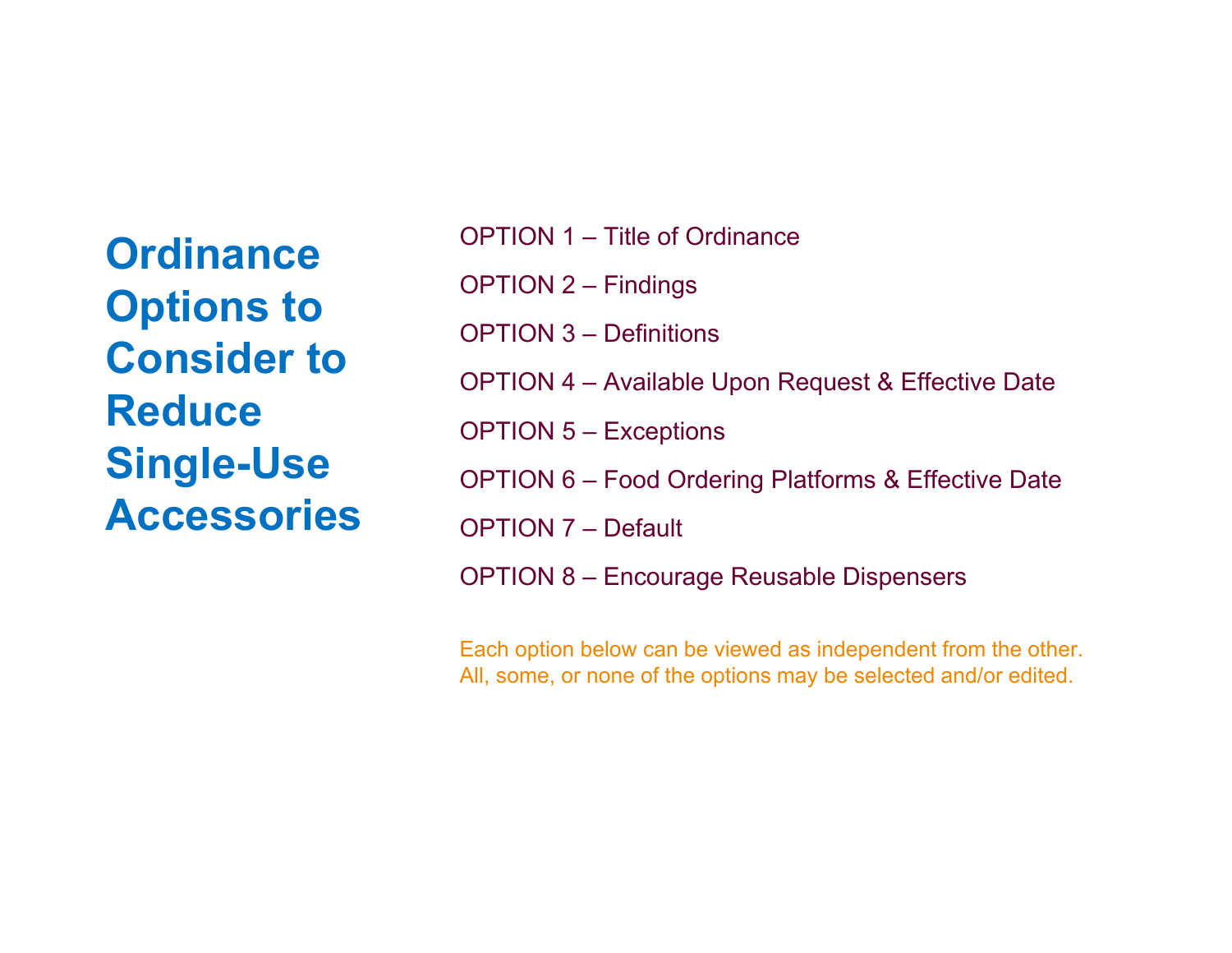#### **OPTION 1 – Title of Ordinance**

Reduction of Litter Pollution From Single-Use Food And Beverage Accessories

or

Reduction of Litter Pollution From Single-Use Food And Beverage Accessories

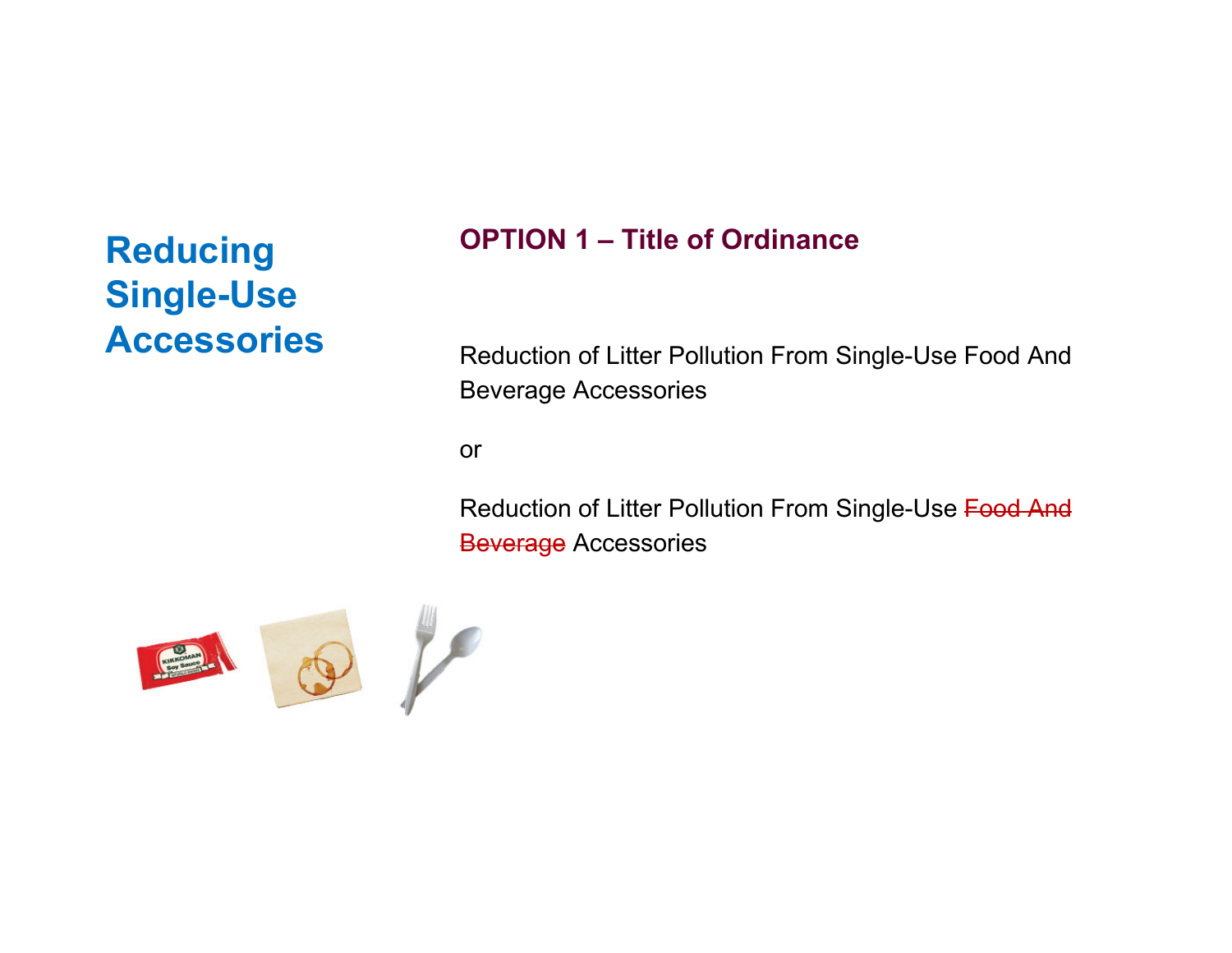

#### **OPTION 2 – Findings**

The City of Gainesville finds as follows:

**OPTION 2A:** It is in the interest of the health, safety, and welfare of all who live, work and do business in the City of Gainesville that the amount of litter on public streets, parks, and in other public places be reduced.

**OPTION 2B:** Single-use accessories for food and beverages are frequently provided to customers who don't need them, resulting in unnecessary waste that is costly for local government to manage and often an unnecessary cost to prepared food vendors.

**OPTION 2C:** Single-use accessories for food and beverages significantly contribute to street litter, waterway pollution, wildlife harm, and greenhouse gas emissions.

**OPTION 2D:** The City of Gainesville finds the reduction of single-use food and beverage accessories necessary to achieve its Zero Waste Goal by 2040.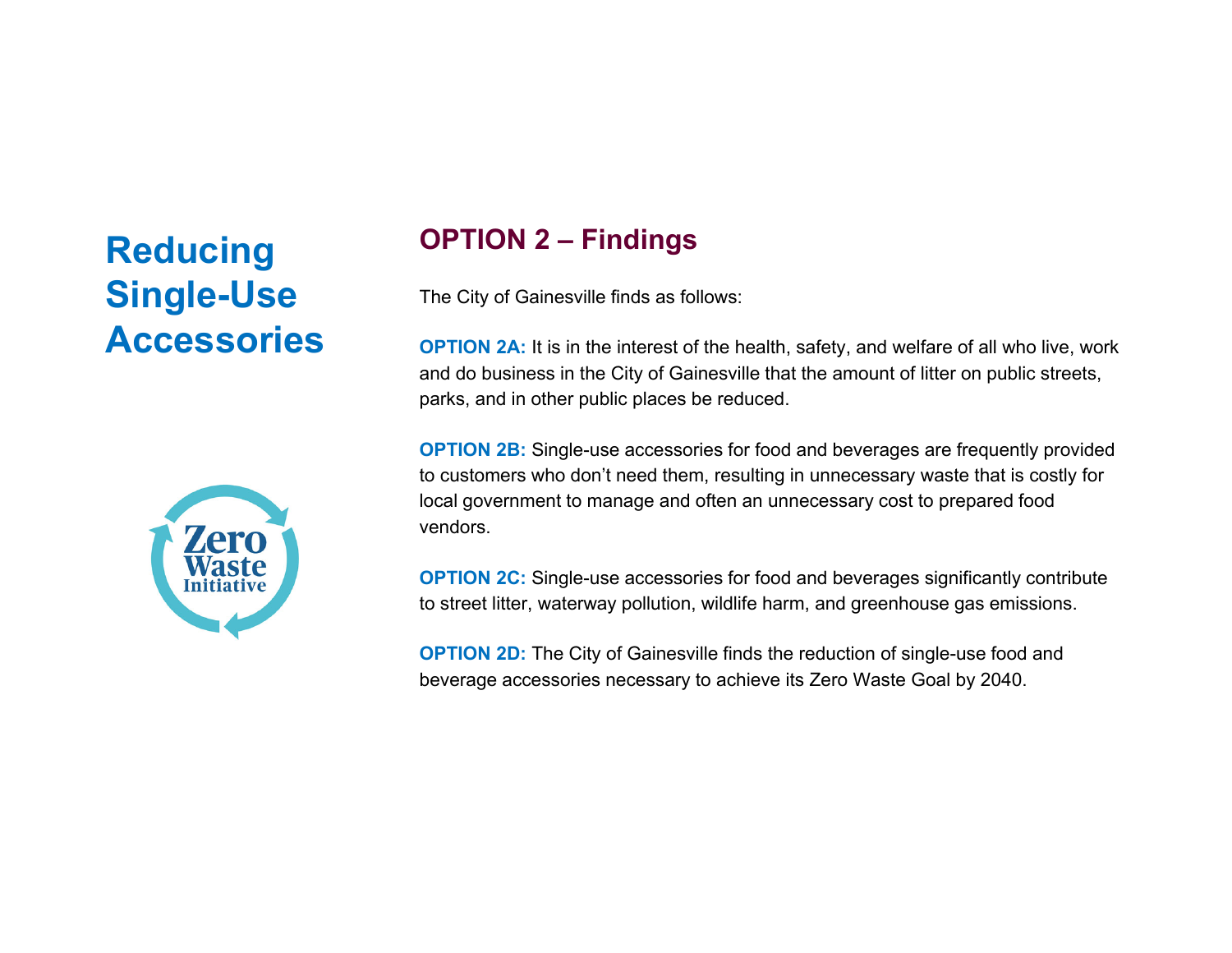

#### **OPTION 3 – Definitions (page 1 of 3)**

*Single-Use* means designed to be used once and then discarded, and not designed for repeated use and sanitizing.

*Single-Use Food And Beverage Accessory* means all types of single-use items provided alongside Prepared Food delivered in single-use plates, containers, or cups, including but not limited to utensils, chopsticks, napkins, portion cups, condiment packets, straws, stirrers, spill plugs, splash sticks, cocktail sticks, cup lids, cup sleeves, cup trays, and any other similar food or beverage accessories designed for a single-use for Prepared Foods.

**Condiment** means relishes, spices, sauces, confections, or seasonings, that <mark>require</mark> no additional preparation and that is used on a food item, including, but not limited to, ketchup, mustard, mayonnaise, dipping sauce, fry sauce, sauerkraut, salsa, hot sauce, syrup, jam, jelly, salt, sugar, sugar substitutes, pepper, chile pepper, or chile pepper substitutes.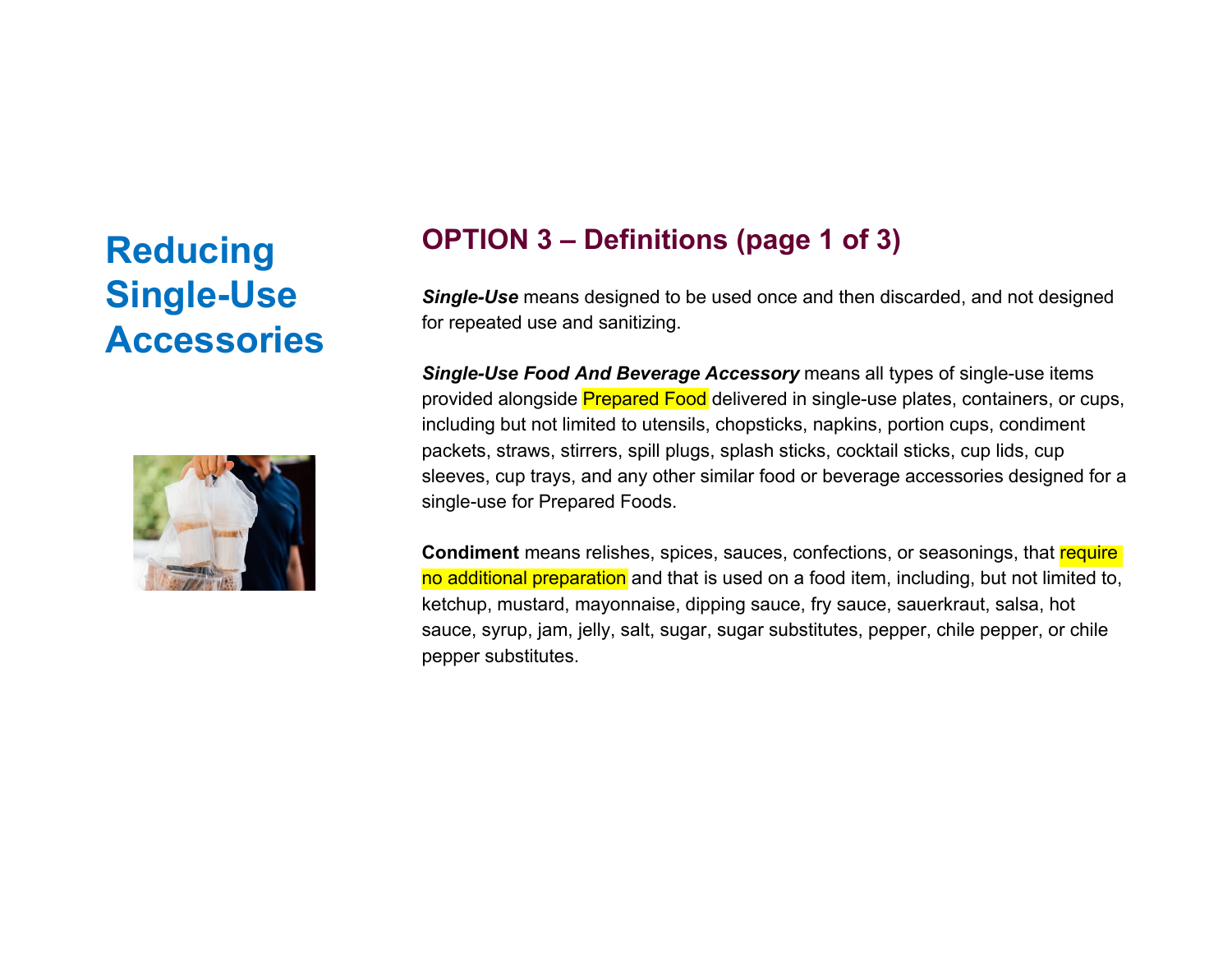#### **OPTION 3 – Definitions (page 2 of 3)**

**Prepared Food** means all food or beverages, which are serviced, packaged, cooked, chopped, sliced, mixed, brewed, frozen, squeezed, poured, or otherwise prepared for individual customers or consumers. Prepared food does not include raw eggs or raw, butchered meats, fish, or poultry sold from a butcher case, a refrigerator case, or similar retail appliance.

*Prepared Food Vendor* means any establishment located within the City of Gainesville selling Prepared Food to be **consumed on or off its premises**, including restaurants, diners, cafes, grocery stores, delis, bakeries, fast food and carry-out outlets, quick services, farmers markets, food trucks, street vendors, cafeterias, drive-ins, drive-throughs (drive-thrus), walk-ins, food products store, drugstores, theaters, bars, concession stands and other similar establishments.

**Takeout Food** means Prepared Food requiring no further preparation, which generally is purchased to be consumed off the premises of the Prepared Food Vendor and includes Prepared Food ordered in-person, by phone, or through an online food ordering platform. Takeout Food includes Prepared Food carried out by the customer, delivered by a Prepared Food Vendor, or delivered by a company that provides the delivery of Prepared Food to consumers.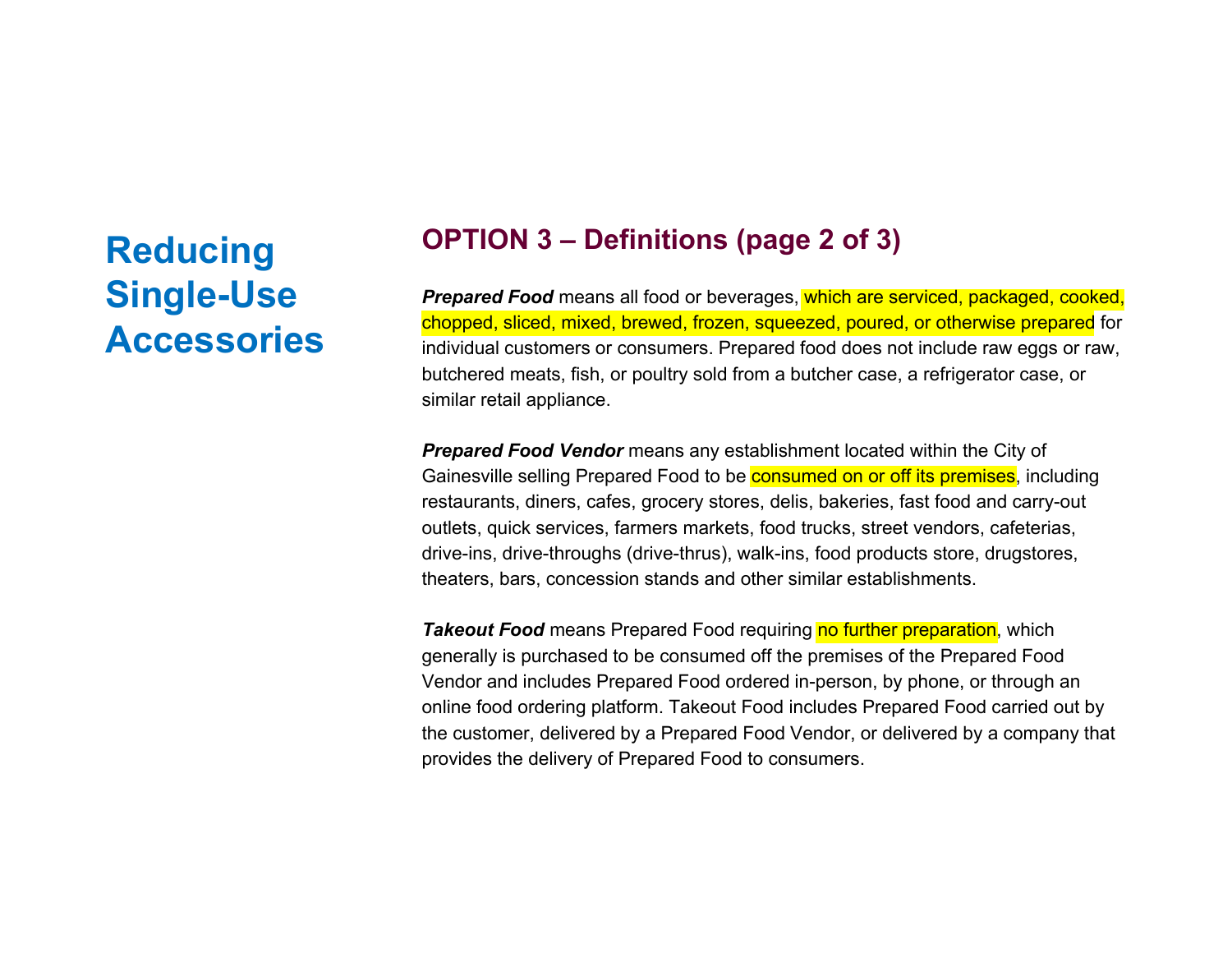

#### **OPTION 3 – Definitions (page 3 of 3)**

**Food Ordering Platform** means any ordering or point of sale platform by which a consumer can place an order for Prepared Food for takeout, pick-up, or delivery, including but not limited to telephone, in-person, online, and other digital or electronic technology. Such platforms include those operated directly by Prepared Food Vendors, companies that provide takeout food to consumers, and online food ordering systems or services that connect consumers to Prepared Food Vendors.

*Reusable Food Service Ware Accessory* means all types of items provided alongside Prepared Food served in durable materials and specifically designed and manufactured to be washed and sanitized and to be used repeatedly over an extended period of time, and are safe for washing and sanitizing according to applicable regulations, including but not limited to plates, bowls, cups, trays, glasses, straws, stirrers, condiment cups, and utensils.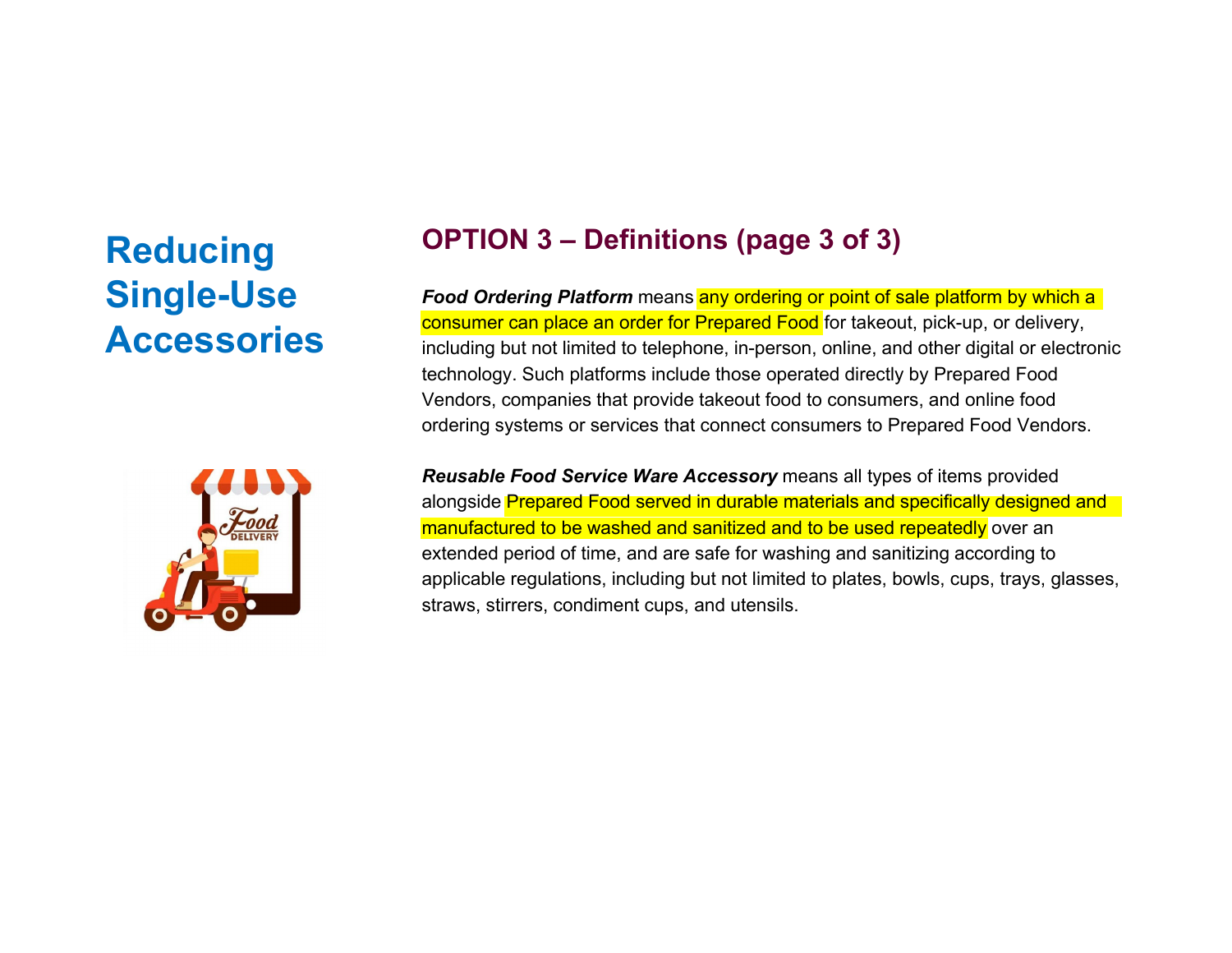Select a start date

#### **OPTION 4 – Available Upon Request & Effective Date**

As of [Month Day, Year] Prepared Food Vendors shall not automatically include Condiments and Single-Use Food And Beverage Accessories in a consumer's Prepared Food order for dine-in, take-out, or delivery. Instead, Condiments and Single-Use Food And Beverage Accessories may be available only upon request by the consumer or an affirmative response from the consumer or person being provided the prepared food or beverage; or at self-serve stations.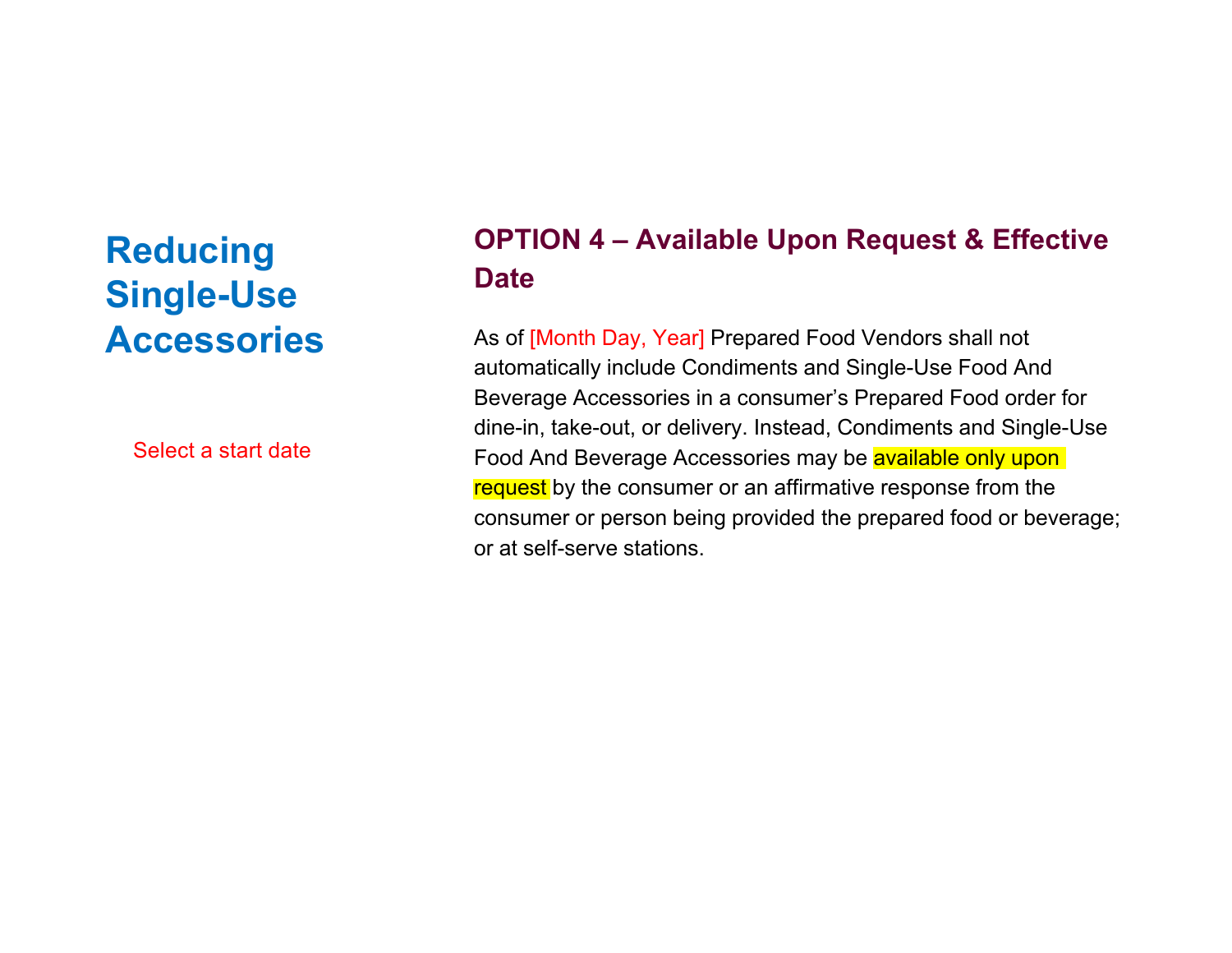

#### **OPTION 5 – Exceptions**

**OPTION 5A:** To *prevent spills*, single-use lids and spill plugs may be provided without request on beverages, such as coffee, tea, or soda, for takeout or delivery.

**OPTION 5B:** To prevent spills and injuries, single-use lids, spill plugs, and sleeves may be provided without request on hot beverages and liquids, such as coffee, tea, or soup, for takeout or delivery.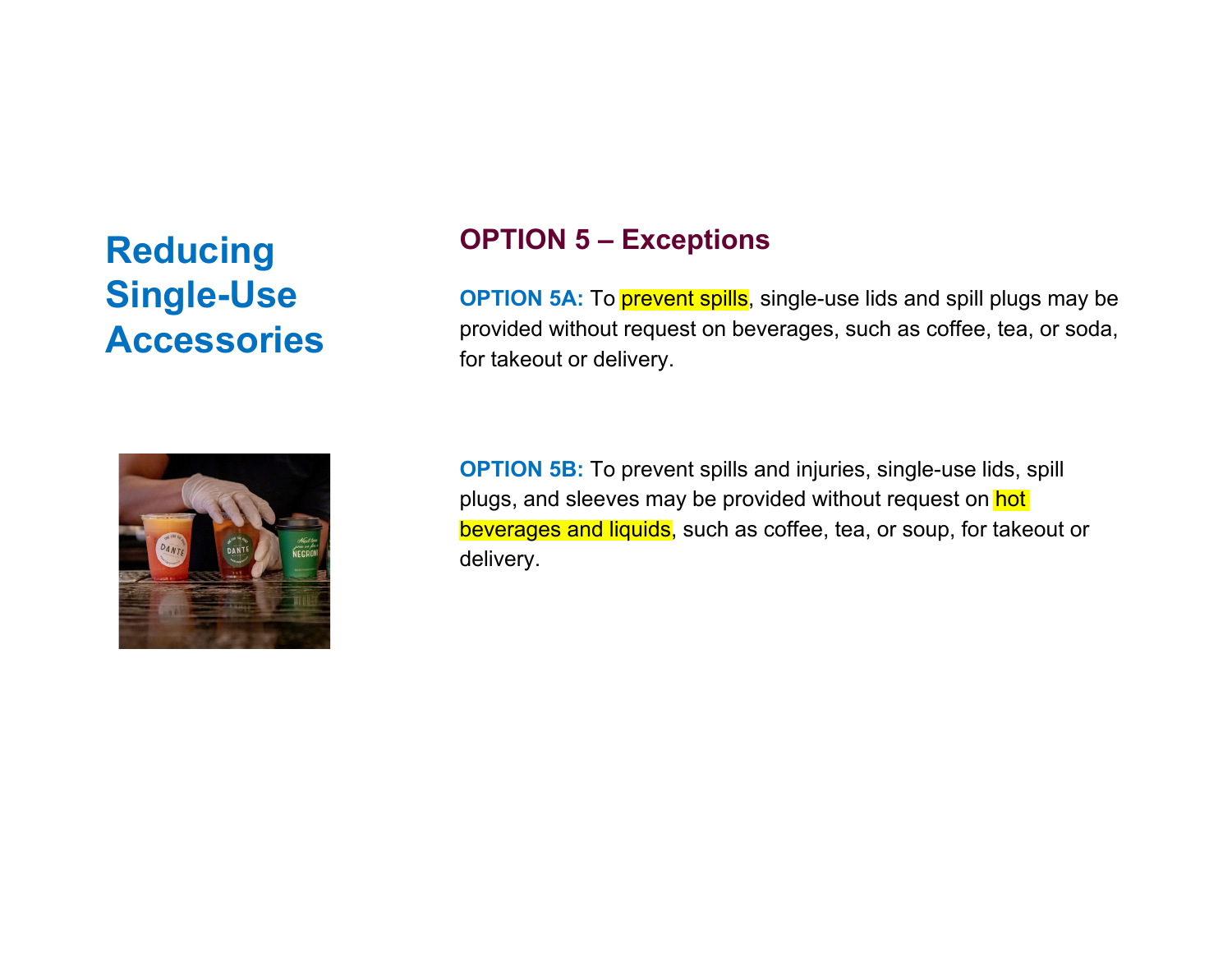#### (select only one)

**OPTION 6A: Same date as** ordinance effective date

**OPTION 6B:** Six-months after ordinance effective date

**OPTION 6C: "Until such time"** as"

### **OPTION 6 – Food Ordering Platforms & Effective Date**

Food Ordering Platforms that take Prepared Food orders for pickup by or delivery to consumers in the City of Gainesville are required to provide options on the ordering platform that **enable consumers to choose** which Condiments and Single-Use Food And Beverage Accessories to include with each order. Food Ordering Platforms must provide the Prepared Food Vendor an option or method for listing a customized list of Single-Use Delivery Accessories offered by each Prepared Food Vendor listed on their platform.

[On Day, Month, Year] or [Until such time as] a Prepared Food Vendor customizes its menu with a list of Single-Use Food And Beverage Accessories or if the Prepared Food Vendor chooses not to customize its menu with a list of Single-Use Food And Beverage Accessories, then the Food Ordering Platform would be required to post a statement "This restaurant has not listed Single-Use Food And Beverage Accessories on its menu."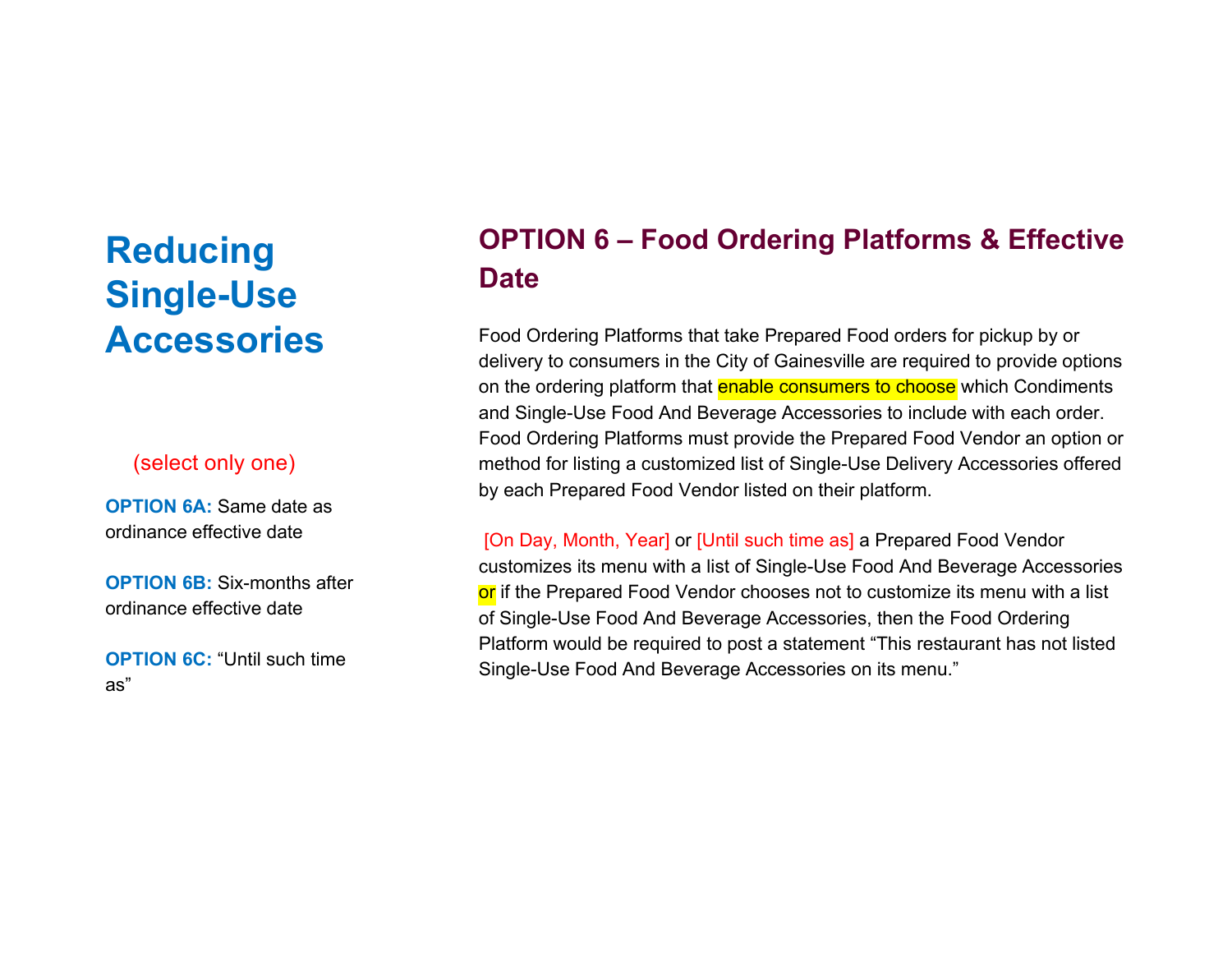#### **OPTION 8 – Encourage Reusable Dispensers**

Prepared Food Vendors offering condiments at self-serve stations are encouraged to use reusable dispensers rather than pre-packaged disposable condiment packets.